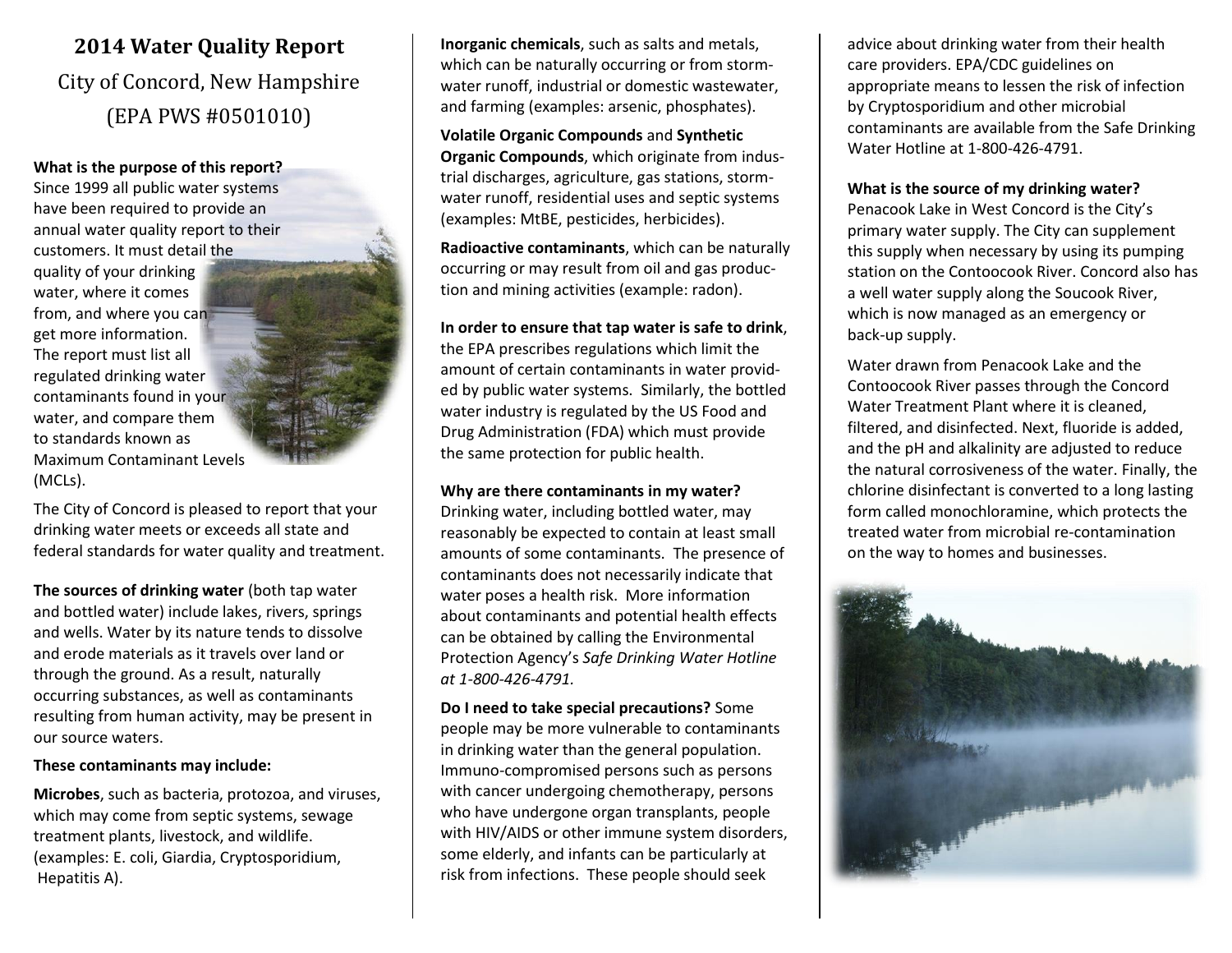# **System Name: City of Concord, NH EPA ID: 0501010**

# **Results of 2013 Water Quality Testing**

All tests were done during 2013 unless otherwise indicated.

# **Table 1. Hutchins Street Water Treatment Plant – Penacook Lake**

**SUBSTANCES FOUND:**

| Substance<br>(Date Tested)               | Level<br><b>Measured</b>                                 |                                        | <b>MCL</b>                                                         | <b>MCLG</b>      | <b>Meets</b><br>Limits? | <b>Likely Source</b>                                                                                                         |  |
|------------------------------------------|----------------------------------------------------------|----------------------------------------|--------------------------------------------------------------------|------------------|-------------------------|------------------------------------------------------------------------------------------------------------------------------|--|
| <b>Barium</b>                            | <b>Highest Measurement:</b>                              | $0.004$ mg/L                           | $2$ mg/L                                                           | $2$ mg/L         | <b>YES</b>              | Erosion of natural deposits.                                                                                                 |  |
| Chloramines                              | Average:<br>Range of Measurements:                       | $2.2 \text{ mg/L}$<br>$1.8 - 2.5$ mg/L | MRDL: 4 mg/L                                                       | MRDLG:<br>4 mg/L | <b>YES</b>              | Water additive used to control microbes.                                                                                     |  |
| Copper<br>(2011)                         | 90th Percentile:<br>$#$ above the AL:                    | $0.045$ mg/L<br>0 sites                | AL: 1.3 mg/L                                                       | 1.3 mg/L         | <b>YES</b>              | Corrosion of household plumbing systems; ero-<br>sion of natural deposits; leaching of wood pre-<br>servatives.              |  |
| Fluoride                                 | Average:<br>Range of Measurements:                       | $0.7$ mg/L<br>$0.6 - 0.8$ mg/L         | $4$ mg/L                                                           | 4 mg/L           | <b>YES</b>              | Erosion of natural deposits; water additive which<br>promotes strong teeth; waste from fertilizer and<br>aluminum factories. |  |
| Lead<br>(2011)                           | 90th Percentile:<br># above the AL:                      | $3 \mu/L$<br>1 site                    | AL: 15 µ/L                                                         | $0 \mu/L$        | <b>YES</b>              | Corrosion of household plumbing systems, ero-<br>sion of natural deposits.                                                   |  |
| Total<br>Organic Carbon<br>(TOC)         | Average % Removal:<br>Range of % Removal:                | 39%<br>33% - 46%                       | TT: minimum removal is<br>26%, or must meet alternate<br>criteria. | n/a              | <b>YES</b>              | Naturally present in surface waters.                                                                                         |  |
| <b>Total Haloacetic</b><br>Acids (HAA5s) | <b>Highest Annual Average:</b><br>Range of Measurements: | $20 \mu/L$<br>$12 - 44 \mu/L$          | Annual Average<br>$60 \mu/L$ .                                     | n/a              | <b>YES</b>              | By-product of drinking water disinfection with<br>chlorine.                                                                  |  |
| Total<br>Trihalomethanes<br>(TTHMs)      | <b>Highest Annual Average:</b><br>Range of Measurements: | $33 \mu/L$<br>$20 - 59$ µ/L            | Annual Average<br>$80 \mu/L$ .                                     | n/a              | <b>YES</b>              | By-product of drinking water disinfection with<br>chlorine.                                                                  |  |
| Turbidity                                | <b>Highest Measurement:</b><br>Lowest Monthly OK:        | 0.44 NTU<br>99.9%                      | TT: maximum of 1 NTU<br>and at least<br>95% of tests ≤ 0.3 NTU.    | n/a              | <b>YES</b>              | Soil runoff.                                                                                                                 |  |

What is Turbidity? Why do we measure it? It is a measure of the cloudiness of the water. Surface water systems monitor it because it is a good indicator of water quality and thus helps measure the effectiveness of the treatment process.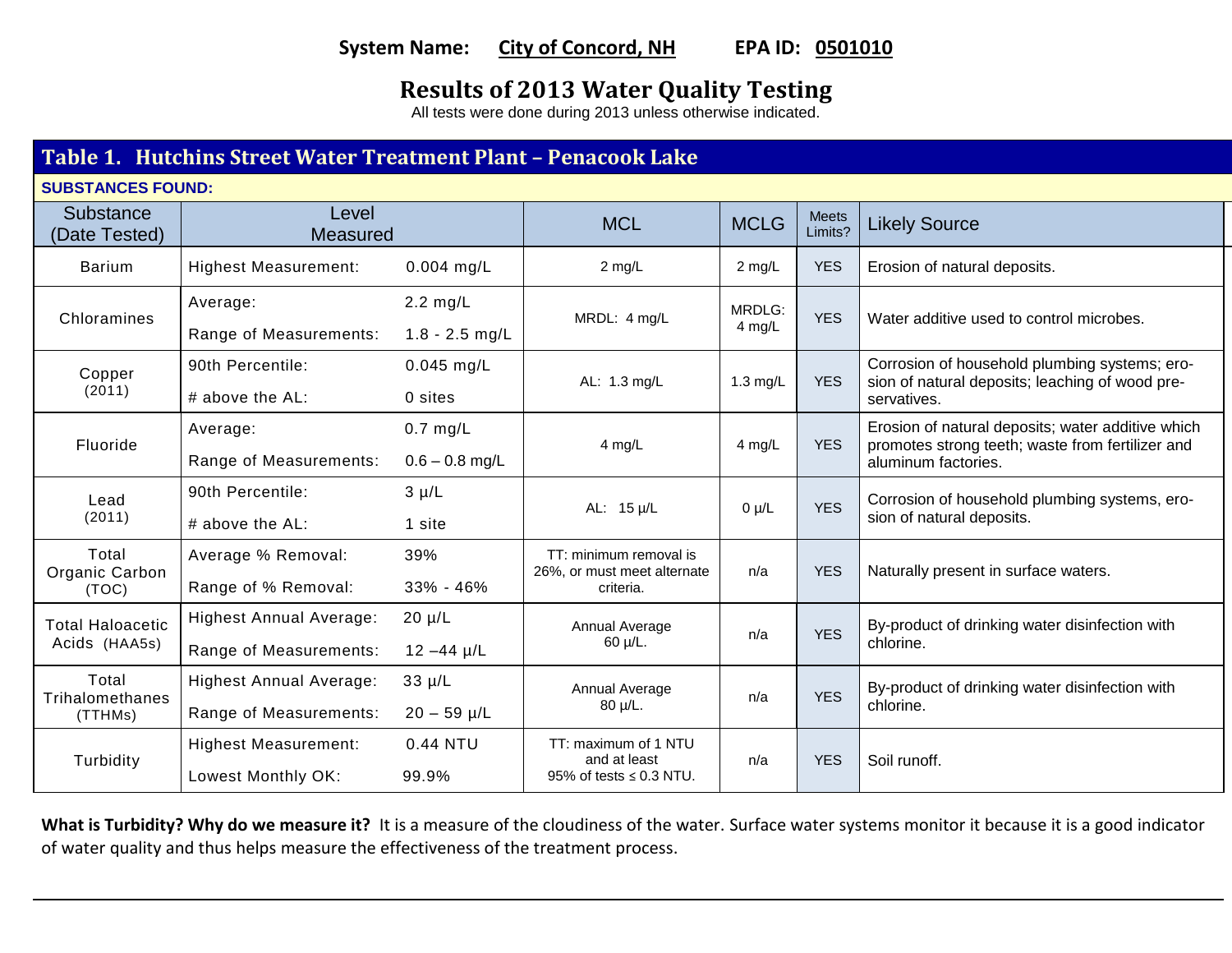Although the City's wells are not in regular use, we monitor water quality according to the required schedule. If the wells were to be activated, the water would be disinfected, pH and alkalinity adjustments would be made, and fluoride would be added.

# **Table 2. Sanders Station Wells – emergency use only**

## **SUBSTANCES FOUND:**

| Substance<br>(Date Tested) |                    | Level<br><b>Measured</b>                | <b>MCL</b>    | <b>MCLG</b>      | <b>Meets</b><br>Limits? | <b>Likely Source</b>                                                                                                             |
|----------------------------|--------------------|-----------------------------------------|---------------|------------------|-------------------------|----------------------------------------------------------------------------------------------------------------------------------|
| Barium<br>(2011, 2012)     | Average:<br>Range: | $0.003$ mg/L<br>$0.002 - 0.004$ mg/L    | $2$ mg/L      | $2 \text{ mg/L}$ | <b>YES</b>              | Erosion of natural deposits; discharge of drilling<br>wastes; discharge from metal refineries.                                   |
| Chromium<br>(2011, 2012)   | Average:<br>Range: | $<$ 1 µg/L<br>$< 1 - 1$ µg/L            | 100 $\mu$ g/L | 100 µg/L         | <b>YES</b>              | Erosion of natural deposits; discharge from steel<br>and pulp mills.                                                             |
| Fluoride<br>(2011, 2012)   | Average:<br>Range: | $0.1$ mg/L<br>$< 0.1 - 0.2$ mg/L        | 4 mg/L        | 4 mg/L           | <b>YES</b>              | Erosion of natural deposits; water additive which<br>promotes strong teeth; discharge from fertilizer<br>and aluminum factories. |
| Nitrate<br>(as Nitrogen)   | Average:<br>Range: | $0.2$ mg/L<br>$< 0.5 - 0.7$ mg/L        | 10 $mg/L$     | 10 mg/L          | <b>YES</b>              | Runoff from fertilizer use; leaching from septic<br>tanks, sewage; erosion of natural deposits.                                  |
| Ethylbenzene               | Average:<br>Range: | $0.2 \mu g/L$<br>$< 0.5 - 0.7$ µg/L     | 700 µg/L      | 700 µg/L         | <b>YES</b>              | Discharge from petroleum factories.                                                                                              |
| Xylenes                    | Average:<br>Range: | $0.001$ mg/L<br>$< 0.0005 - 0.004$ mg/L | 10 mg/ $L$    | 10 mg/ $L$       | <b>YES</b>              | Discharge from petroleum or chemical factories.                                                                                  |

# **Additional Testing done in 2013**

| <b>Unregulated Contaminant Monitoring Rule</b> |                                            |            |  |  |  |  |
|------------------------------------------------|--------------------------------------------|------------|--|--|--|--|
| <b>Substance</b>                               | <b>Level Measured</b>                      |            |  |  |  |  |
| Chlorate                                       | Average:                                   | 295.3 µg/L |  |  |  |  |
|                                                | Range of Measurements: $78.0 - 614.6$ µg/L |            |  |  |  |  |
| Strontium                                      | Average:                                   | 35.7 µg/L  |  |  |  |  |
|                                                | Range of Measurements: 32.4 - 38.6 µg/L    |            |  |  |  |  |

### **What is the Unregulated Contaminant Monitoring Rule (UCMR) ?**

The Safe Drinking Water Act requires the EPA to monitor for new substances that may have the potential to become drinking water contaminants. The agency compiles a list of these substances that warrant further investigation. Under the UCMR, public water systems test for these every three years. From the nationwide results EPA determines if additional drinking water regulations are needed. During 2013, Concord's testing found the substances shown on the left. The EPA will announce whether these substances will need to be addressed by treatment in some way.